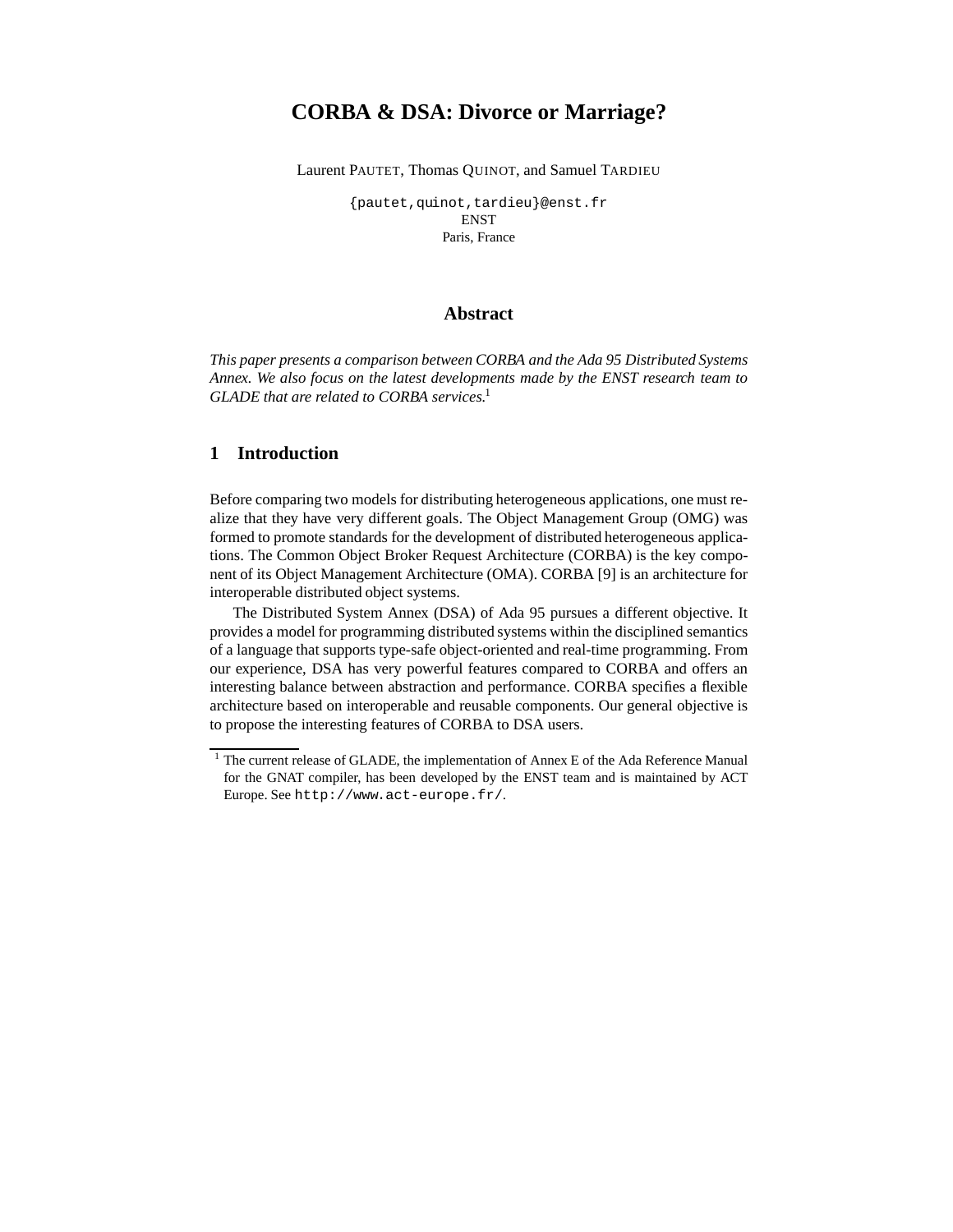#### **1.1 Programming models for distributed systems**

**Using OS network services** In [11] we present several programming techniques for developing distributed applications. These applications have traditionally been developed using network programming interfaces such as TCP or UDP sockets. Programmers explicitly have to perform calls to operating system services, a task that can be tedious and error-prone. This includes initializing socket connection and determining peer location, marshalling and unmarshalling data structures, sending and receiving messages, debugging and testing several programs at the same time, and porting them on several platforms to account for subtle differences between network interfaces.

Of course, this code can be encapsulated in wrappers to reduce its complexity but it is clear that most of it could be automatically generated [12]. Message passing diverts developer's attention from the application domain. The query and reply scenario is a classical scheme in distributed applications; using message passing in such a situation could be compared to using a "goto" mechanism in a non-distributed application. This is known to cause significant problems with respect to modern programming languages. A more robust design would be to use a structured approach based on procedure call.

**Using a middleware environment** A middleware environment is intended to provide high level abstractions in order to ease development of user applications. Environments like CORBA or Distributed Computing Environment (DCE) offer an approach to develop client/server applications using the Remote Procedure Call model (RPC). The RPC model [1] is inspired from the query and reply scheme. Compared to a regular procedure call, arguments are pushed into a stream along with some data specifying which remote procedure is to be used. The stream is then transmitted over the network to the server. The server decodes the stream, does the regular subprogram call, then put the output parameters into another stream along with the exception (if any) raised by the subprogram, and sends this stream back to the caller. The caller decodes the stream and raises the exception if needed.

CORBA provides the same enhancements to the remote procedure model that object languages provide to classical procedural languages. This includes encapsulation, inheritance, type checking, and exceptions. These features are offered through an Interface Definition Language (IDL).

The middleware communication framework provides all the machinery to perform, somewhat transparently, remote procedure calls or remote object method invocations. For instance, each CORBA interface communicates through an Object Request Broker (ORB). A communication subsystem such as an ORB is intended to allow applications to use objects without being aware of their underlying message passing implementation. But the user may also require a large number of complex services to develop the distributed application.Some of them are definitively needed like a location service that allows clients to reference remote services via higher level names instead of a traditional scheme for addressing remote services involving Internet host addresses and communication port numbers. Other services provide domain independent interfaces that are frequently used by distributed applications like naming services.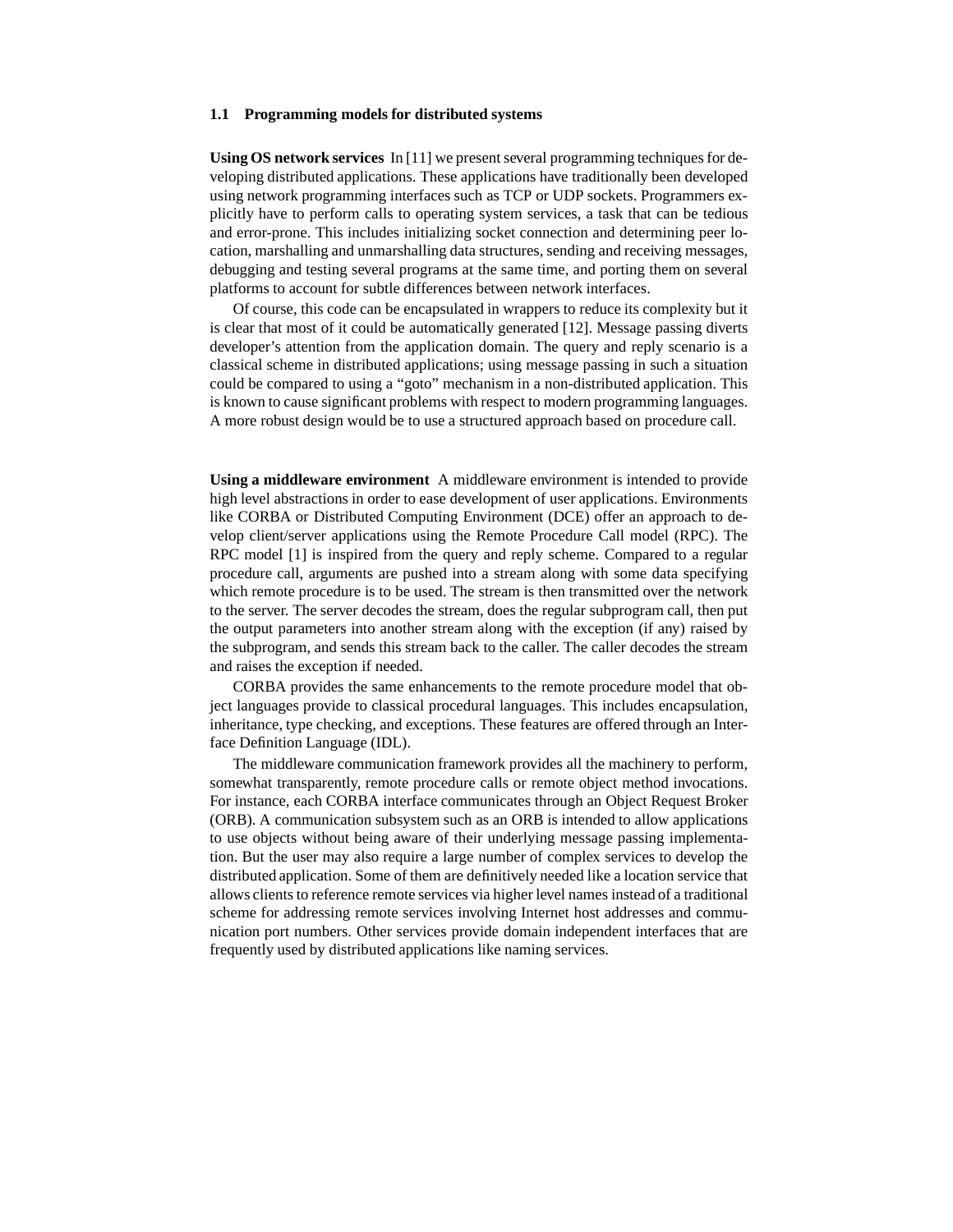**Using a distributed language** Rather than defining a new language like an IDL, an alternative idea is to extend a programming language in order to provide distributed features. The distributed object paradigm provides a more object-oriented approach to programming distributed systems. The notion of a distributed object is an extension to the abstract data type that permits the services provided in the type interface to be called independently of where the actual service is executed. When combined with objectoriented features such as inheritance and polymorphism, distributed objects promote a more dynamic and structured computational environment for distributed applications.

Ada 95 includes a Distributed Systems Annex (DSA) which defines several extensions allowing a user to write a distributed system entirely in Ada, using packages as the definition of remote procedure call or remote method call on distributed objects [3]. The distributed systems models of Ada 95, Java/RMI [7], and Modula-3 [2] are all very close, and all replace IDL with a subset of the language. The language supports both remote procedure calls and remote object method invocations transparently.

A program written in such a language is supposed to communicate with a program written in the same language, but this restriction also yields useful consequences. The language can provide more powerful features because it is not constrained by the smallest common subset of features available in all host languages. In Ada 95, the user defines a specification of remote services and implements them exactly as he would for ordinary, non-distributed services. The Ada 95 environment compiles them to produce a stub file and a skeleton file that automatically includes calls to the actual service *body*. Creating objects, obtaining or registering object references or adapting the object skeleton to the user objectimplementation are transparent because the language environment has a full control on the development process.

## **2 DSA** *vs.* **CORBA comparison**

#### **2.1 Overview of DSA**

The Ada Distributed Systems Annex provides a solution for programming distributed systems. An Ada application can be partitioned for execution across a network of computers so that typed objects may be referenced through remote subprogram calls. The remotely-called subprograms declared in a library unit categorized as remote call interface (RCI) or remote types (RT) may be either statically or dynamically bound, thereby allowing applications to use one of the following classical paradigms:

**Remote subprograms:** for the programmer, a remote subprogram call is similar to a regular subprogram call. Run-time binding using access-to-subprogram types can also be used with remote subprograms.

**Distributed objects:** particular access types can be defined, which designate remote objects. When a primitive dispatching operation is invoked on an object designated by a remote access, a remote call is performed transparently on the partition on which the object was created.

**Shared objects:** data can be shared between active partitions, providing a repository similar to a shared memory, a shared file system or a database. Entryless protected objects allow safe access and update on shared objects. This feature is orthogonalto the notion of distributed objects, which are only accessed through exported services.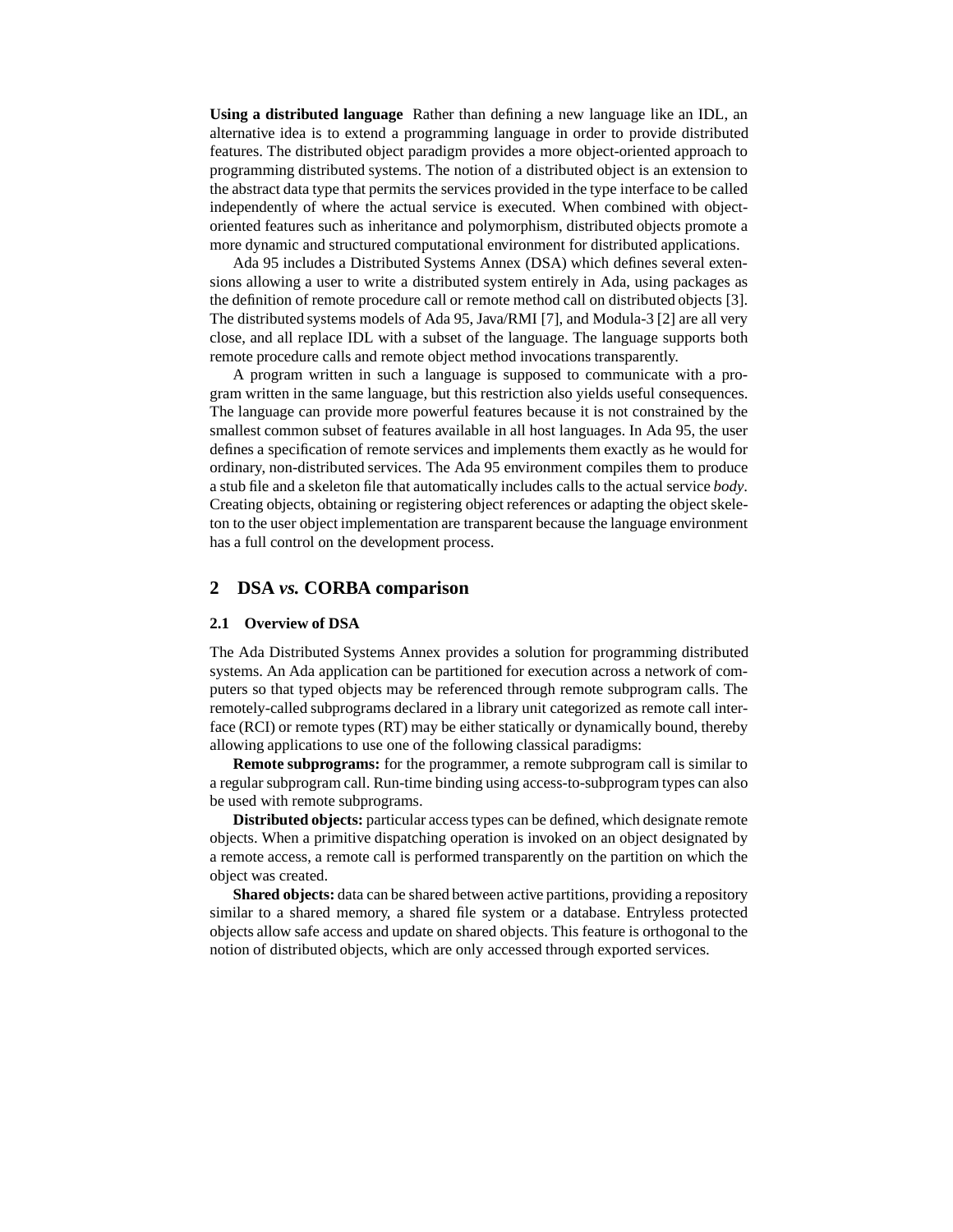

**Fig. 1.** Comparing the two architectures

An Ada 95 distributed application is a set of partition executed concurrently on one or more machines; each partition is constituted of one or more compilation units which together constitute an executable binary.

### **2.2 Overview of CORBA**

CORBA is an industry-sponsored effort to standardize the distributed object paradigm via the CORBA Interface Definition Language (IDL). The use of IDL makes CORBA more self-describing than any other client/server middleware. [10] describes the main features of CORBA, which are Interface Definition Language, Language Mappings, Stubs, Skeletons and Object Adapters, ORB, Interface Repository, Dynamic Invocation, ORB protocols and CORBA services.

The IDL specifies modules, constants, types and interfaces. An object interface defines the operations, exceptions and public attributes a client can invoke or access. CORBA offers a model based solely on distributed objects. In some respects, it can be compared to Java, as this language only provides an object-oriented programming model, and ignores the classical structured programming model.

An IDL translator generates client stubs and server skeletons in a host language (e.g., C++, C, Java, Ada 95) [9]; a language mapping specifies how IDL entities are implemented in the host language. Depending on the features available in the host language, the mapping can be more or less straightforward. When an IDL feature is not defined in the host language, the mapping provides a standardized but complex way of simulating the missing feature. Although the user works with the generated code, a good understanding of the language mapping is often necessary.

When the host language does not provide object-oriented features, the user has to deal with a complex simulation of those functions. A C++ programmer has to follow several rules related to parameters passed by reference. Defining whether the callee or the caller is responsible for parameter memory allocation can be considered as C++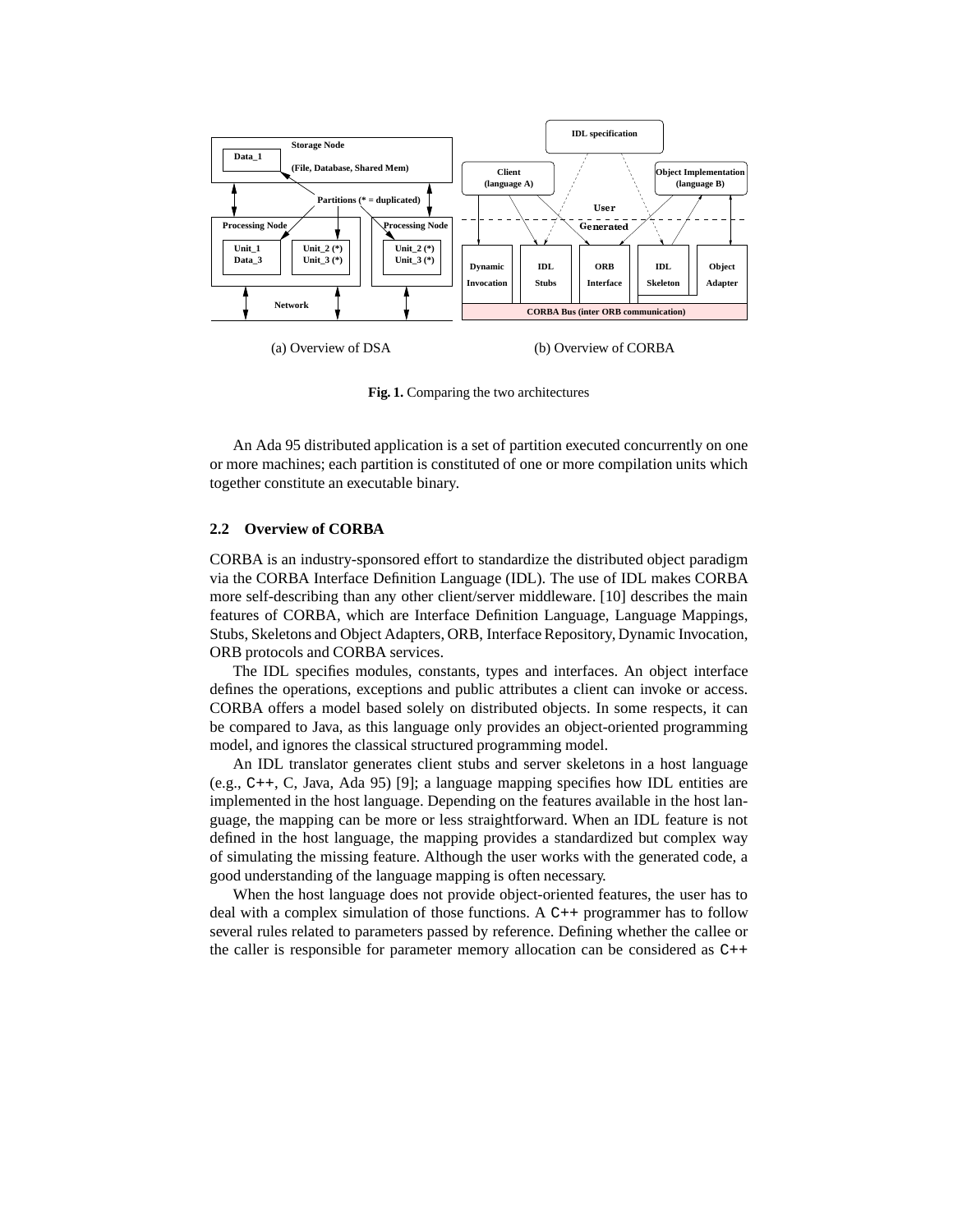programming conventions. The most difficult parts of the Ada mapping, that an Ada programmer should avoid when possible, are multiple inheritance and forward declarations.

The IDL translator produces several host language source files depending on the language mapping: client files called *stubs* and server files called *skeletons*. These files are specific to a vendor and product, as they make calls to a proprietary communication subsystem, but their structure and interface are supposed to follow a standard canvas. The client stubs convert user queries into requests to the ORB, which transmits these requests through an object adapter to the server skeleton (figure 1(b)).

### **2.3 Interface Definition Language**

In DSA, the IDL is a subset of Ada 95. The user identifies interface packages at compile time. Some library-level packages are categorized using pragmas:

**Remote Call Interface (RCI)**: Library units categorized with this pragma can declare subprogramsto be called and executed remotely. This RPC operation is a statically bound operation. In these units, clients and servers do not share their memory space.

Dynamically bound calls are integrated with Ada capabilitiesto dereference subprograms (remote access to subprogram — RAS) and to dispatch on class-wide operands (remote access on class wide types — RACW). These remote access types can be declared in an RCI package.

A remote access type can be seen as a fat pointer — a structure with a remote address and a local address. The remote address can describe the host on which the entity has been created; the local address describes the service in the remote address space.

**Remote Types (RT)**: Unlike RCI units, library units categorized with this pragma can define distributed objects and remote methods on them. They can also define the remote access types described above. A subprogram defined in a RT unit is not a remote subprogram. Unlike RCI units, a RT unit are not to be placed on only one partitions, they act like regular units instead.

**Shared Passive (SP)**: the entities declared in such library units are to be mapped on a shared address space (file, memory, or database). When two partitions use such a library unit, they can communicate by reading or writing a common variable. This corresponds to the shared variables paradigm. Entry-less protected objects declared in these units provide atomic access to shared data, akin to in a transaction.

In RT or RCI units, variables are forbidden and non-remote access types are allowed only as long as their marshalling subprograms are provided. Any exception raised in a remote method or subprogram call is propagated to the caller.

An additional pragma All\_Calls\_Remote in a RCI unit can force a remote procedure call to be routed through the communication subsystem even for a local call. This allows debugging of an application in a non-distributed situation that is close to the distributed case.

A pragma Asynchronous allows statically and dynamically bound remote calls to be executed asynchronously. An asynchronous procedure doesn't wait for the completion of the remote call and lets the caller continue its execution path. The procedure must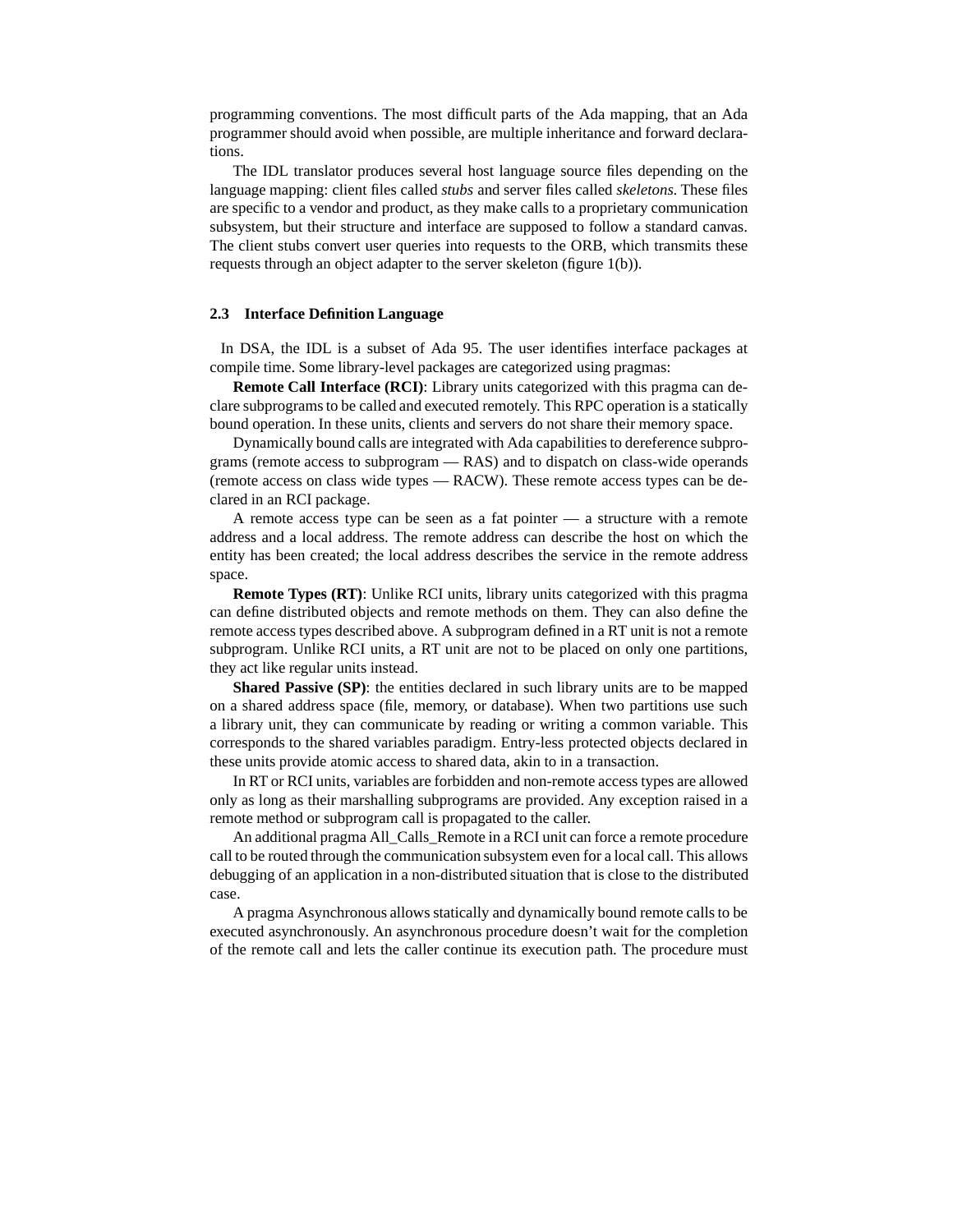have only *in* or *access* parameters, and any exception raised during the execution of the remote procedure is lost.

All such categorized units can be generic. Instances of these generic packages can be either categorized or not. In the latter case, the unit loses its categorization property.

Each categorization pragma has very specific dependancy rules. As a general rule,  $RCI > RT > SP > Pure$ . That means that a Remote Types package declaration can only depend on other Remote\_Types, Shared\_Passive and Pure units.

The example shown on figure 2(a) highlights several DSA features. This system is based on a storage and a set of factories and workers. Each one of these entities is a partition itself. A factory **hires** a worker from a pool of workers and **assigns** a job to him. The worker performs the job and **saves** the result in a storage common to all the factories. The worker **notifies** the factory of the end of his job.

The worker produces a result corresponding to a query. When needed, a factory consumes this result. To do this, we define a protected area in the SP package Storage (sample 2(d)). An entryless protected object ensures serialized access on this area.

*Types* is a Remote\_Types package that defines most of the remote services of the above system (sample 2(f)). First, we define a callback mechanism used by a worker to notify the end of his job to a factory. This is implemented using RAS *Notify*.

We define an abstract tagged type *Worker* which is intended to be the root type of the whole distributed worker hierarchy. *Assign* allows a factory to propose a job to a worker and a way to notify its employer the end of this job. *Any\_Worker* is a **remote access to class wide** type (RACW). In other words, it is a reference to a distributed object of any derived type of Worker class.

*G1\_Worker* is derived from type Worker and Assign is overridden (sample 2(c)). Sample 2(e) shows how to derive a second generation of workers G2\_Worker from the first generation G1\_Worker. As mentioned above, this RT package can be duplicated on several partitions to produce several types of workers, and also workers at several remote locations.

In sample 2(g), we define a unique place where workers wait for jobs. *Workers* is a Remote Call Interface package with services to hire and free workers. Unlike Remote\_Types packages, Remote\_Call\_Interface packages cannot be duplicated.

In order to use even more DSA features, *Factory* is defined as a generic RCI package (sample 2(b)). Therefore, any instantiation defines a new factory (sample 2(h)). To be a RCI itself, this instantiation has also to be categorized.

In CORBA, the IDL is a descriptive language; it supports  $C++$  syntax for constant, type and operation declarations.From IDL descriptions, a translator can generate client header files and server implementation skeletons.

An IDL file starts by defining a *module*. This provides a name space to gather a set of interfaces. This is a way to introduce a level of hierarchy whose designation looks like ( $\leq$  module $\geq$ :: $\leq$  interface $\geq$ :: $\leq$  operation $\geq$ ). The Ada 95 binding maps this element into a (child) package. #include statements make any other name spaces visible.

A module can define *interfaces*. An interface defines a set of methods that a client can invoke on an object. An interface can also define exceptions and attributes. An exception is like a C++ exception: a data component can be attached to it. An attribute is a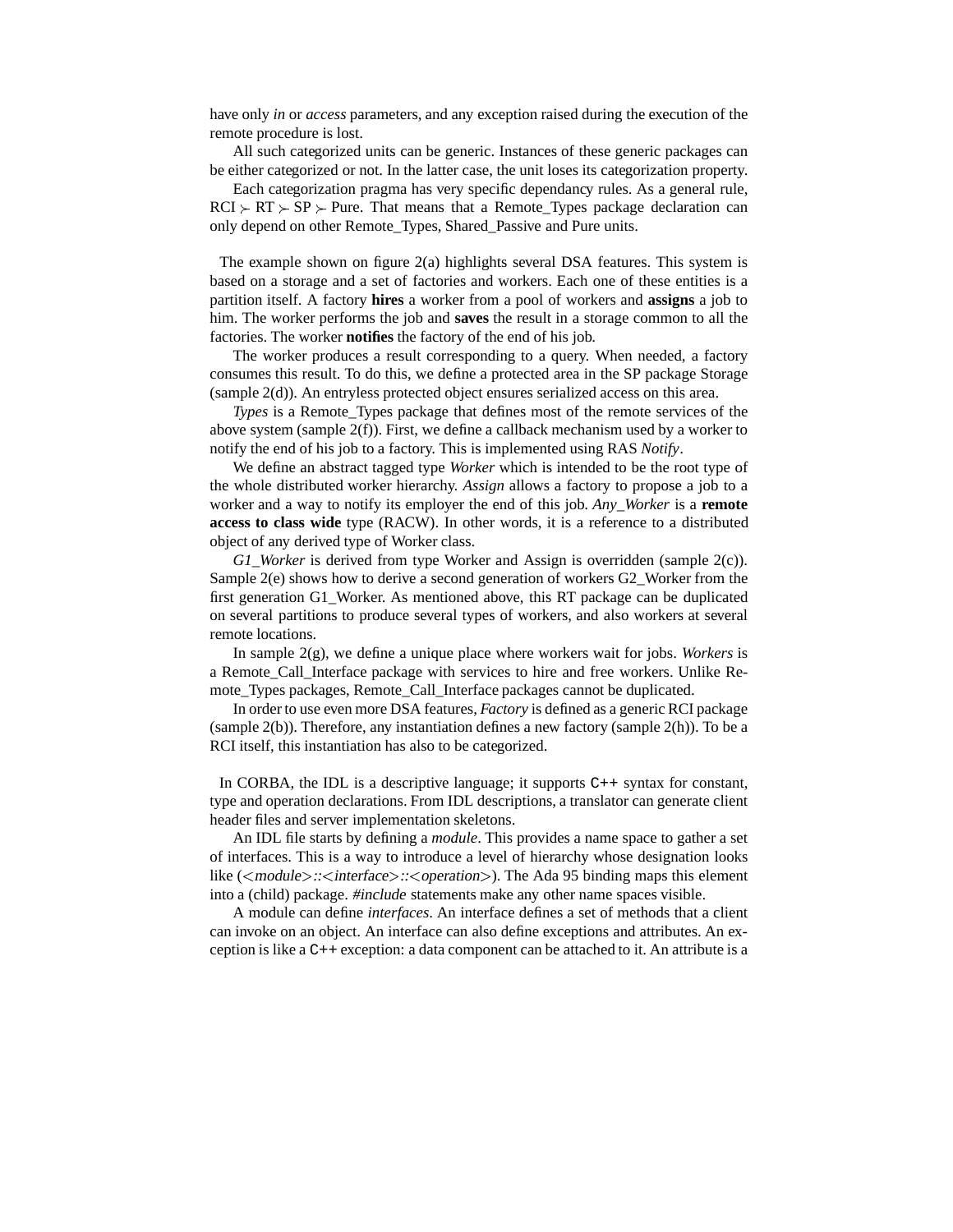

(a) Global picture

| with Types, Storage; use Types, Storage;<br>package One Worker is<br>pragma Remote Types; |
|-------------------------------------------------------------------------------------------|
| type G1 Worker is<br>new Worker with private;                                             |
| procedure Assign                                                                          |
| (W : access G1 Worker;                                                                    |
| $0:$ Integer;                                                                             |
| $N : Notify$ ;                                                                            |
| private                                                                                   |
| -- Declaration not shown                                                                  |
| end One Worker;                                                                           |

(c) First generation worker







(d) Shared memory data

| with Types, Storage; use Types, Storage;<br>with One Worker; use One Worker;<br>package Another Worker is<br>pragma Remote Types; |
|-----------------------------------------------------------------------------------------------------------------------------------|
| type G2 Worker is<br>new Gl Worker with private;                                                                                  |
| procedure Assign                                                                                                                  |
| (W: access G2 Worker;                                                                                                             |
| $0:$ Integer;                                                                                                                     |
| $N: Notify$ ;                                                                                                                     |
| private                                                                                                                           |
| -- Declaration not shown                                                                                                          |
| end Another Worker;                                                                                                               |

(e) Second generation worker

| with Types; use Types;<br>package Workers is<br>pragma Remote Call Interface; |  |                                                                               |
|-------------------------------------------------------------------------------|--|-------------------------------------------------------------------------------|
| end Workers;                                                                  |  | procedure Free $(W : in$ Any Worker);<br>procedure Hire (W : out Any Worker); |

(g) Static and unique workers pool

**with** Storage; **use** Storage; **package Types is pragma** Remote\_Types; **type** Notify **is access procedure** (Q : Integer); **pragma** Asynchronous (Notify); **type** Worker **is abstract tagged limited private**; **procedure** Assign (W : **access** Worker; Q : **in** Integer; N : **in** Notify) **is abstract**; **type** Any\_Worker **is access all** Worker'Class; **pragma** Asynchronous (Any\_Worker); **private** −− Declaration not shown **end** Types;

(f) Several DSA features

**with** Factory; **package One\_Factory is new** Factory; **pragma** Remote\_Call\_Interface (One\_Factory);

(h) Remote unit instantiation

**Fig. 2.** A complete DSA example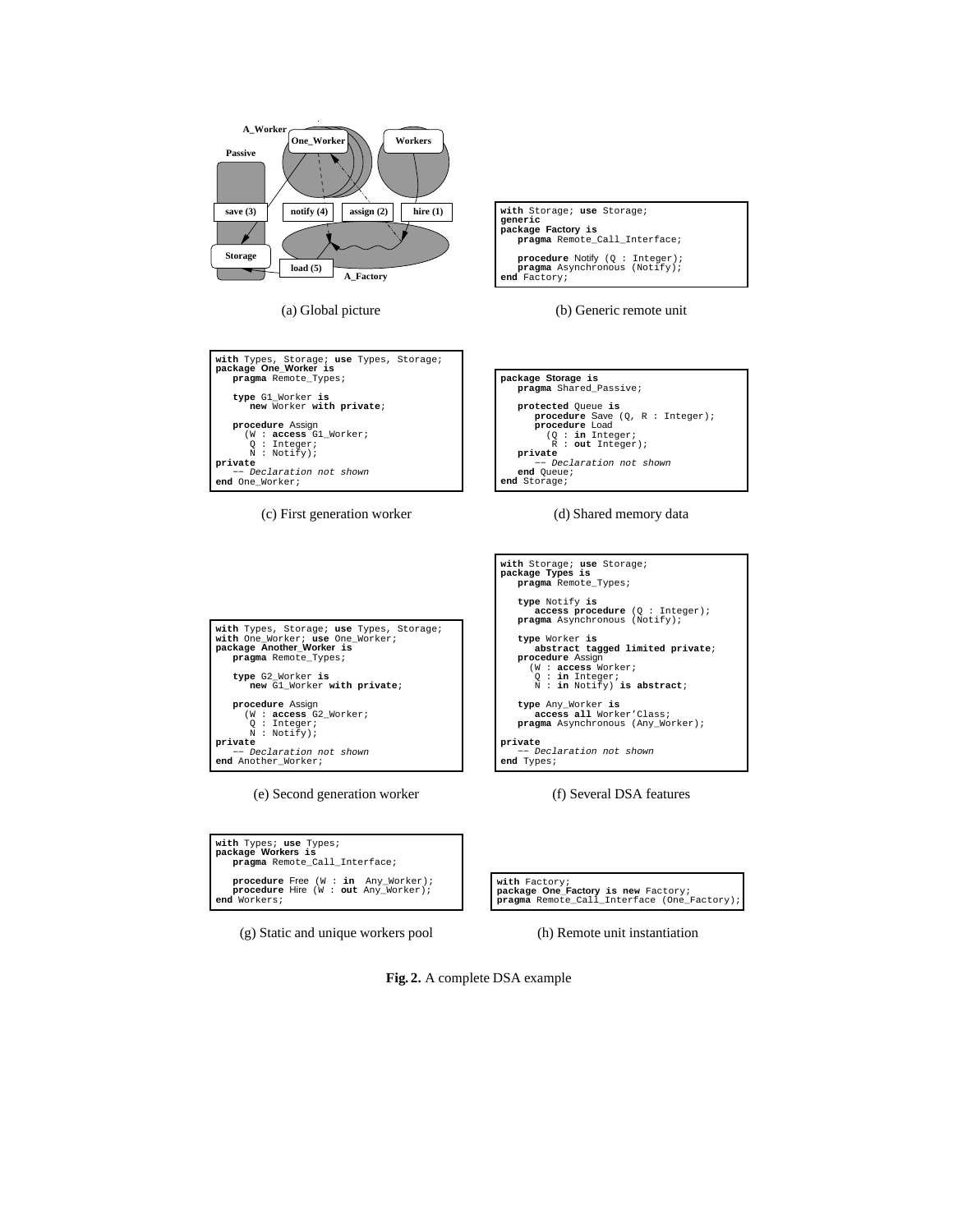component field. For each *Attribute*, the implementation automatically creates the subprograms Get\_*Attribute* and Set\_*Attribute*. Only Getis provided for *readonly* attributes. An interface can derive from one or more interfaces (multiple inheritance).

The Ada 95 binding maps this element into a package or a child package. For the client stub, the implementation will automatically create a tagged type named Ref (which is derived from CORBA.Object.Ref or from another Ref type defined in another interface) in a package whose name matches the one of the interface. For the server skeleton, the implementation will automatically create a tagged type named Object (which is derived from an implementation defined private tagged type Object) in a package named Impl, which is a child package of a package named after the interface name ( $\langle$  interface $\rangle$ .Impl).

A method is defined by a unique name (no overloading is allowed) and its signature (the types of its formal parameters). Each parameter can be of mode in, out or inout, whose meanings are comparable to their Ada homonyms. Every exception that can be raised by a method must also be declared as part of the method signature (section 2.4 for the rationale).

The oneway attribute can be applied to a subprogram, giving it at-most-once semantics instead of the exactly-once default. This precludes a method from having output parameters, a return value, or raised exception. It is not portable to assume that the caller resumes its execution once the input parameters are sent.

Most CORBA data types map in a straightforward way onto predefined Ada types, with the exception of any and sequence. any, that can designate any CORBA type, is mapped onto a stream type with read and write operations. A sequence holds a list of items of a given type and is represented in Ada using a pair of lengthy generic packages. One may note that the CORBA string type is mapped onto the Unbounded\_String Ada 95 type. The IDL does not provide an equivalent to unconstrained arrays.

The Ada 95 mapping provides special mechanisms to implement two difficult-tomap CORBA features. First, it provides a translation of multiple inheritance. As described above, an Ada 95 package defines a type derived from the first interface, and extends the list of its primitive operations to achieve inheritance from other interfaces (this solution is quite similar to mixins, as described in [14]). Another unnatural feature of CORBA for an Ada programmer comes from forward declarations. In Ada, two package specifications cannot "with" each others, but this can occur between two IDL interfaces. To solve this, the mapping proposes to create "forward" packages. This can result in a very non-intuitive situation where the client stub does not "with" its usual interface packages but "forward" packages instead.

When developping a distributed application with CORBA, two situations may appear. On the server side, the programmer is responsible for the IDL file. He has to understand the Ada 95 language mapping in order to avoid structures with a non-trivial implementation whenever possible, such as forward declaration and multiple inheritance. On both the server and the client side, the programmer has to deal with the generated code. A good understanding of the mapping is useful to get back and forth from the IDL file to the generated code in order to keep an overview of the distributed application. Understanding this mapping can be a tedious task depending of the host language.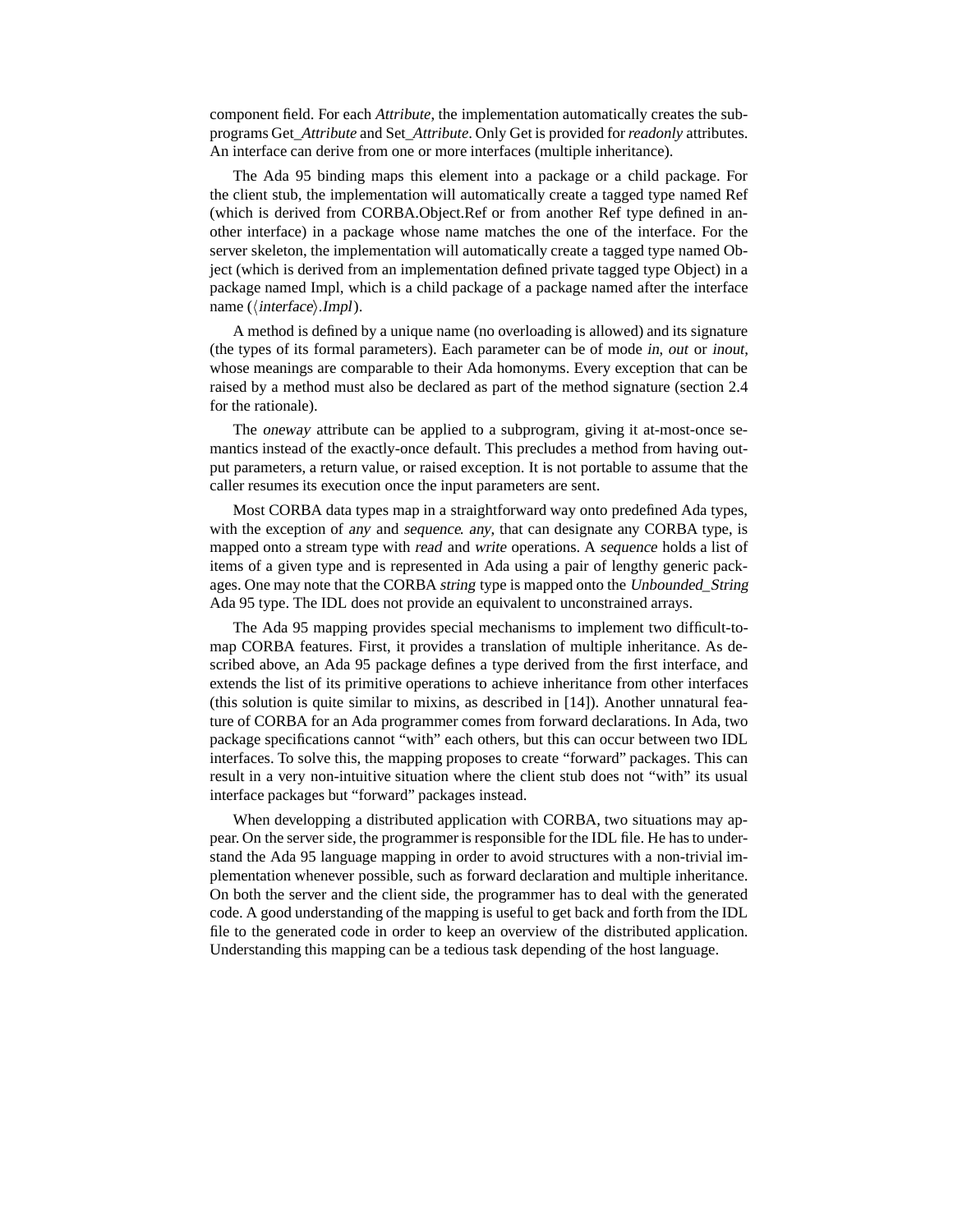IDL interface information can be stored on-line in a database called Interface Repository (IR). A CORBA specification describes how the interface repository is organized and how to retrieve information from it. The reader will note that this information is close to what the Ada Semantic Interface Specification (ASIS, see [4]) can provide.

The interface repository allows a client to discover the signature of a method which it did not know at compile time. It can subsequently use this knowledge together with values for the method's parameters to construct a complete request and invoke the method. The set of functions that permits the construction of a method invocation request at run time is the Dynamic Invocation Interface (DII).

The IR API allows the client to explore the repository classes to obtain a module definition tree. From this tree, the client extracts subtrees defining constants, types, exceptions, and interfaces. From an interface subtree, the client can select an operation with its list of parameters (type, name and mode) and exceptions.

A client has then three ways to make a request. As in the static case, he can send it and wait for the result; he can also may a one-way call and discard the result. With dynamic requests, a third mechanism is offered: the client can send the request without waiting for the result, and obtain it later, asynchronously.

The DII has a server-side counterpart, called Dynamic Skeleton Interface. Both mechanisms are powerful but very complex and tedious to use. In some respects, they also violate the Ada 95 philosophy, because strong typing is not preserved. Most users will keep working with static invocations.

#### **2.4 Communication Subsystem**

The communication subsystem is one of the key points of a distributed system: it offers basic services such as the capability to transmit a message from one part of the distributed program to another. Those elementary services are then used by higher level services to build a fully functional distributed system.

The limit between what belongs to the communication subsystem and what belongs to an external service may sometimes be difficult to draw. Moreover, something considered as a service in CORBA may be viewed as purely internal in DSA.

In the DSA world, everything that is not done by the compiler in regard to the distribution belongs to the partition communication subsystem (PCS). For example, figuring out on which partition a package that will be called remotely is located is part of the PCS's responsibility.

The PCS entry points are well defined in DSA, and described in the System.RPC package declaration. By looking at this package, one can notice that there is nothing related to abortion of remote subprogram calls, although the Annex states that if such a call is aborted, an abortion message must be sent to the remote partition to cancel remote processing. That means that the PCS is in charge of detecting that a call to one of its entry points has been aborted and must send such an abortion message, without any help from the compiler.

Another interesting characteristic of the PCS is its behavior regarding unknown exceptions. When an exception is raised as a result of the execution of a remote subprogram call, it is propagated back to the caller. However, the caller may not have any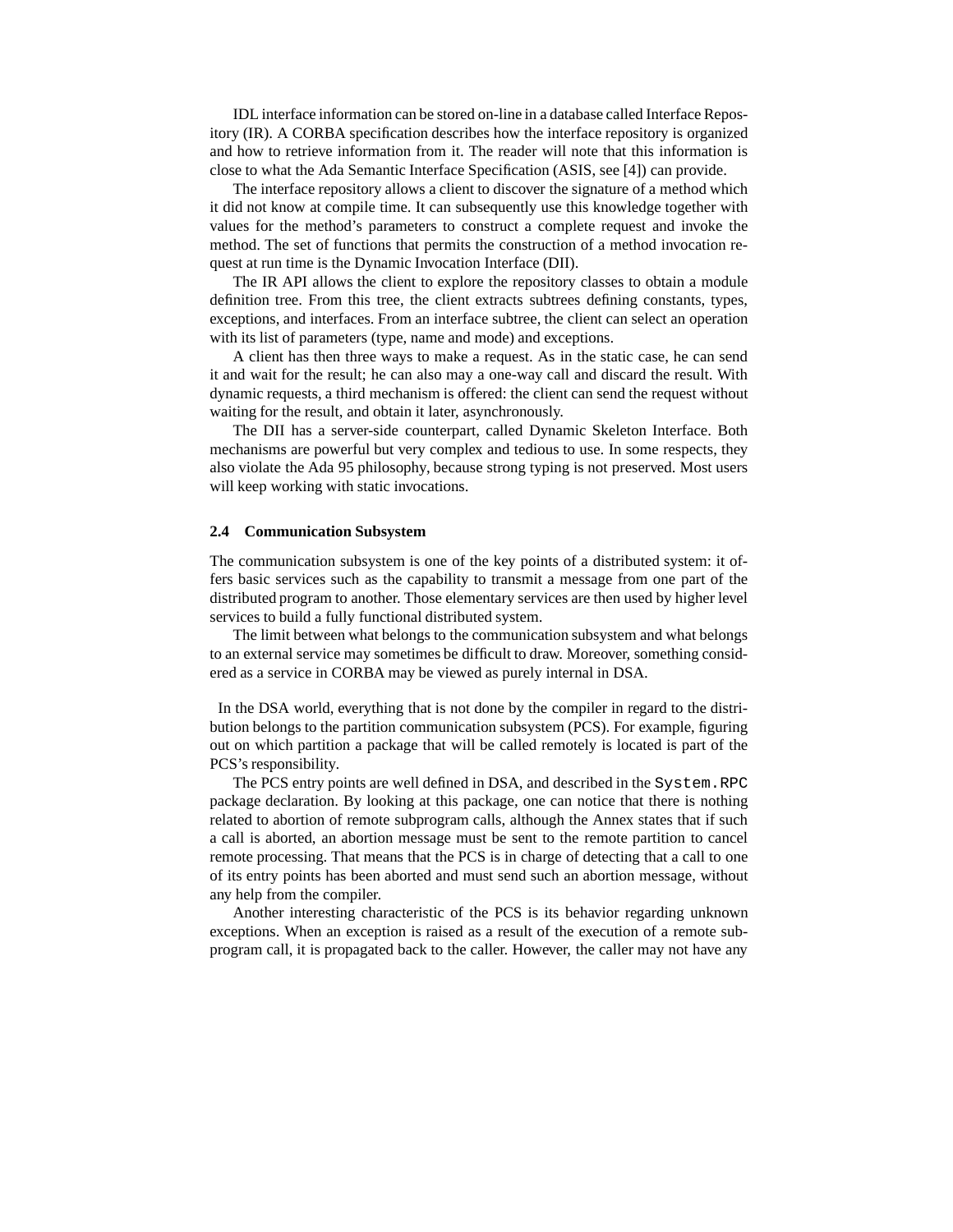visibility over the exception declaration, but may still catch it with a when others clause. But if the caller does not catch it and let it be propagated upstream (maybe in another partition), and if the upstream caller has visibility over this exception, it must be able to catch it using its name. That means that the PCS must recognize that a previously unknown exception maps onto a locally known one, for example by being able to dynamically register a new exception into the runtime.

In CORBA, a much more fragmented approach of services was adopted: they are essentially defined externally. For example, the naming service (which maps object names to object references) is a distributed object with a standard IDL interface.

While this approach seems more pure, it has performance drawbacks. Being itself a distributed object, the naming service cannot be optimized for the needs of a specific ORB. A special case is also required in the ORB for it to be able to locate the naming service itself (chicken and egg problem): in order to get a reference on a distributed object (an IOR, Interface Object Reference) to start with, the programmer needs to have an IOR for the naming service. This IOR can be retrieved from the command line, from a file or by invoking the ORB Interface, depending on the CORBA version.

Regarding exception propagation, an ORB is not able to propagate an exception that has not been declared in the IDL interface. This restriction, although annoying because it restricts the usage of exceptions, is understandable given the multi-language CORBA approach: what should be done, for example, when a C++ exception reaches a caller written in Ada? Note that an implementation may provide more information in the CORBA exception message, such as the C++ or Ada exception name.

### **2.5 Application development**

The DSA does not describe how a distributed application should be configured. It is up to the user (using a partitioning tool whose specification is outside the scope of the annex) to define what the partitions in his program are and on which machines they should be executed.

GLADE provides a Configuration Tool and a Partition Communication Subsystem to build a distributed application. The GNATDIST tool and its configuration language have been specially designed to let the user partition his program and specify the machines where the individual partitions will be executing [5]. The Generic Ada Reusable Library for Interpartition Communication (GARLIC) is a high level communication library [6] that implements the interface between the Partition Communication Subsystem defined in the Reference Manual and the network communication layer with object-oriented techniques.

The CORBA ORB provides a core set of basic services. All other services are provided by objects with IDL. The OMG has standardized a set of useful services like Naming, Trading, Events, Licensing, Life Cycle,... A CORBA vendor is free to provide an implementation of these services. The Naming Service allows the association (*binding*) of object references with user-friendly names. The Events service provides a way for servers and clients to interact through asynchronous events between anonymous objects.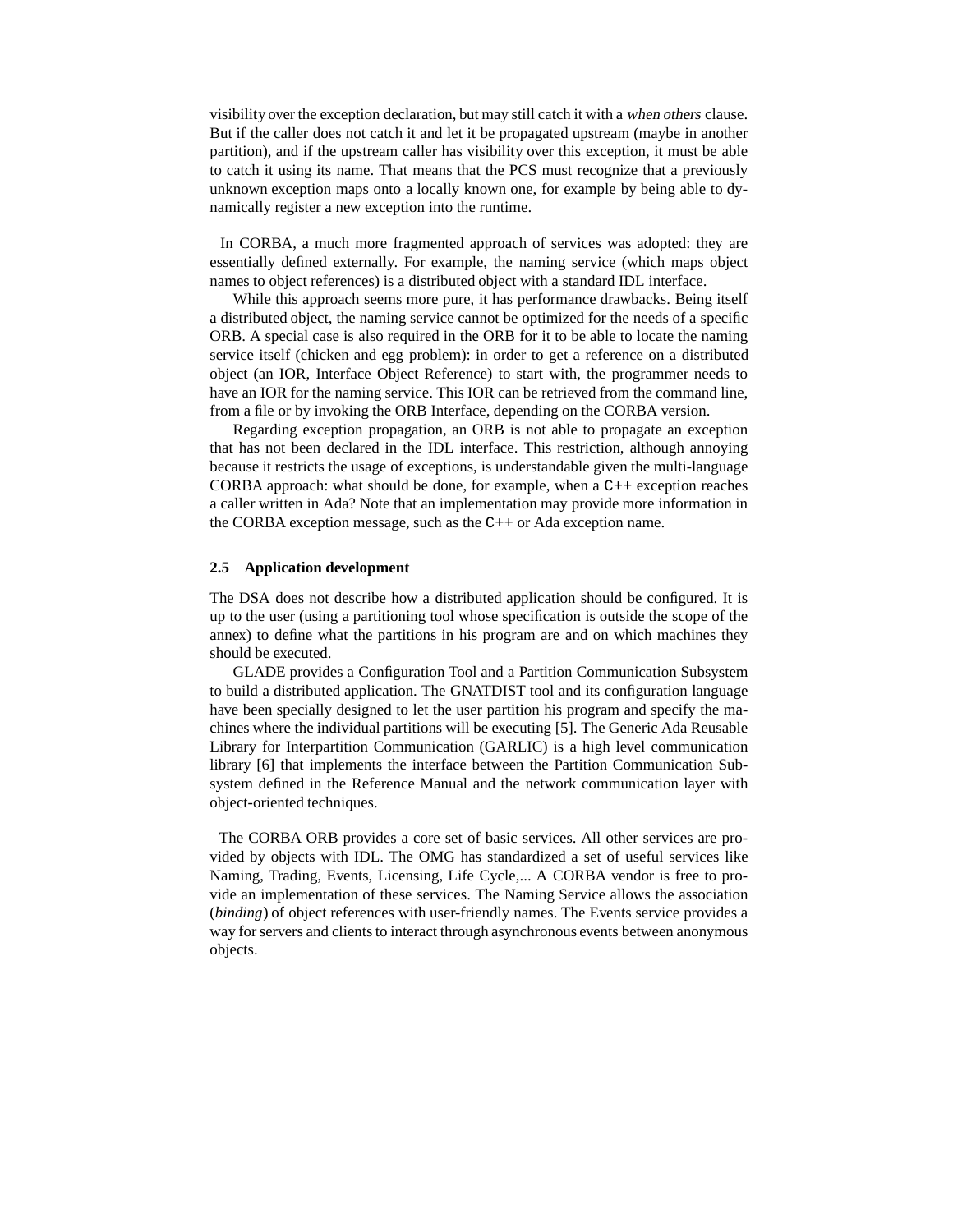#### **2.6 Summary**

CORBA provides an outstanding and very popular framework. The IDL syntax is close to C++. The object model is close to Java: CORBA defines only distributed objects. Furthermore, when using the Ada mapping, the stub and skeleton generated code is close to Java with two root classes, Ref for clients and Object for servers.

DSA provides a more general model. This includes distributed objects, but also regular remote subprograms and references to remote subprograms. Shared passive packages can be defined as an abstraction for a (distributed) shared memory, a persistency support or a database. Basically, the IDL is a subset of Ada 95 and the remote services are defined in packages categorized by three kinds of pragmas (RCI, RT, SP). The distributed boundaries are more transparent as the application is not split into IDL and host language sources. host languages.

In DSA, any Ada type can be used except access types, but this can be solved by providing the marshalling operations for such a type. The exception model is entirely preserved. Overloading is allowed in DSA (not in CORBA). The user can also define generic packages and use mixin mechanism to obtain some kind of multiple inheritance.

The DSA user can design, implement and test his application in a non-distributed environment, and then switch to a distributed situation. With this two-phase design approach, the user always works within his favorite Ada 95 environment. The use of pragma All\_Calls\_Remote also facilitates debugging of a distributed application in a non-distributed context.

To work on client stubs or server skeletons, the CORBA user will have to deal with generated code. In any case, understanding the host language mapping is always very useful. It can be required for some languages like C++. An Ada programmer should avoid using forward declaration or multiple inheritance (and in some respects, sequence).

The CORBA user has to re-adapt his code to the code generated by the translator from the IDL file anytime the latter is modified. He also has to use the predefined CORBA types instead of Ada standard types; he has to call ORB functions or a naming service to obtain remote object references.

As Ada 95 is its own IDL, the user does not deal with any generated stub or skeleton code. The configuration environment takes care of updating object, stub and skeleton files when sources have been updated. The system automatically provides some naming functions like declaring RCI services. It also takes care of aborting remote procedure calls, detecting distributed termination, checking version consistency between clients and servers, and preserving and propagating any remote exception.

The RM does not require a DSA implementation to work on heterogeneous systems but GLADE, like any reasonable implementation, provides default XDR-like marshalling operations. This feature can be inhibited for performance reasons. An ORB is required to implement a Common Data Representation (CDR) to ensure safe communications between heterogeneous systems.

CORBA is a very rich but very complex standard. Its drawbacks include the high learning curve for developing and managing CORBA applications effectively, performance limitations, as well as the lack of portability and security [13]. These drawbacks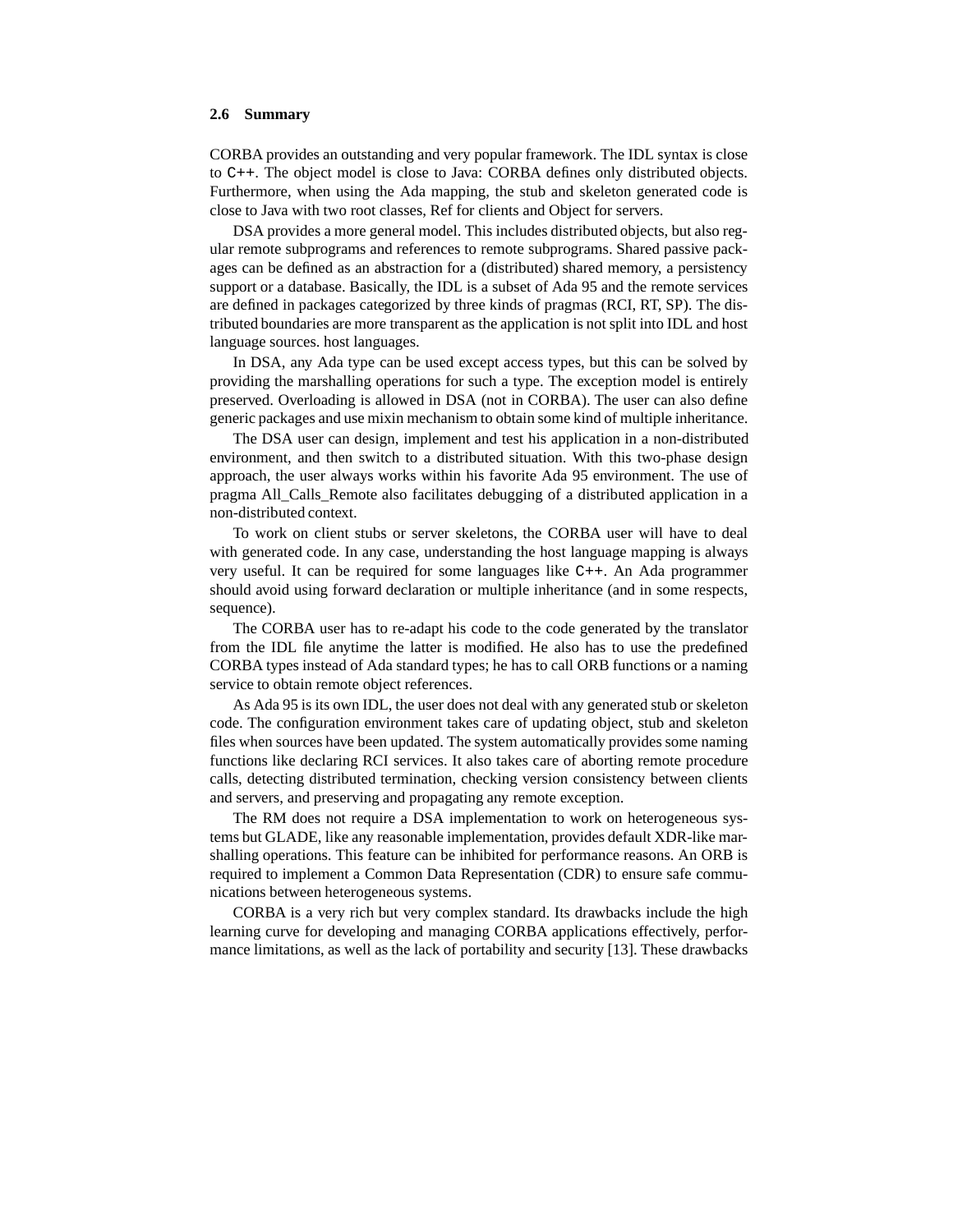are the price to pay for language interoperability, a facility the Ada 95-oriented DSA does not provide.

Interoperability between compilers is not yet an issue with DSA because there is only one implementation available (GLADE). But it is a validation requirement to permit a user to replace his current PCS with a third-party PCS. We can note this issue was not resolved in CORBA until revision 2.2. For the same reasons, we can expect future DSA implementations to ensure PCS compatibility.

Using its IDL, the OMG has described a number of *Common Object Services* (COS) [8] that are frequently needed in distributed systems. Unfortunately, these specifications are limited to IDL descriptions, and most of the semantics are up to the vendor. The DSA misses such user-level libraries, including basic distributed software components. More generally, the lack of component libraries has always been a problem for Ada.

Implementing CORBA services as native Ada 95 distributed objects, taking advantage of the standard language features, yields a simpler, easy to understand and use specification. We have already implemented the Naming service, the Events service and a service close to the Concurrency one with DSA. Developping the CORBA services was an interesting experience. We realized that although those services are nicely specified by an IDL file, their semantics is quite vague in such a way portability is dramatically broken. This work will be described in a future paper.

Another major goal of the GLADE team is to export DSA services to the CORBA world. The idea is to translate all DSA features to equivalent IDL features using ASIS. This would allow a DSA user to connect his DSA server to an ORB. This would also allow applications written in other languagesto invoke DSA features. We are also seeking to use this approach to offer a DII mechanism for DSA (subsection 3.4).

## **3 DSA services for CORBA users**

#### **3.1 Objective**

Services implemented as RT or RCI packages can currently be invoked only from other Ada 95 code using the DSA mechanisms: remote procedure calls and distributed objects. This may be considered a drawback by software component developers when they consider using the DSA to implement distributed services, because this limits the scope of their products to Ada 95 application developers.

In order to promote the use of Ada 95 as a competitive platform for the creation of distributed services, we aim at providing a means for CORBA applications to become clients of DSA services. This requires:

- **–** an automated tool to generate an IDL specification from a DSA package declaration; this specification shall be used by CORBA client developers to generate stubs for calling the services exported by the DSA package;
- **–** any necessary interface code to map CORBA requests onto Ada primitive operation invocations;this code shall be replicated on each program partition that instantiates the DSA package, so that its distributed object instances can receive method invocation requests from the CORBA software bus.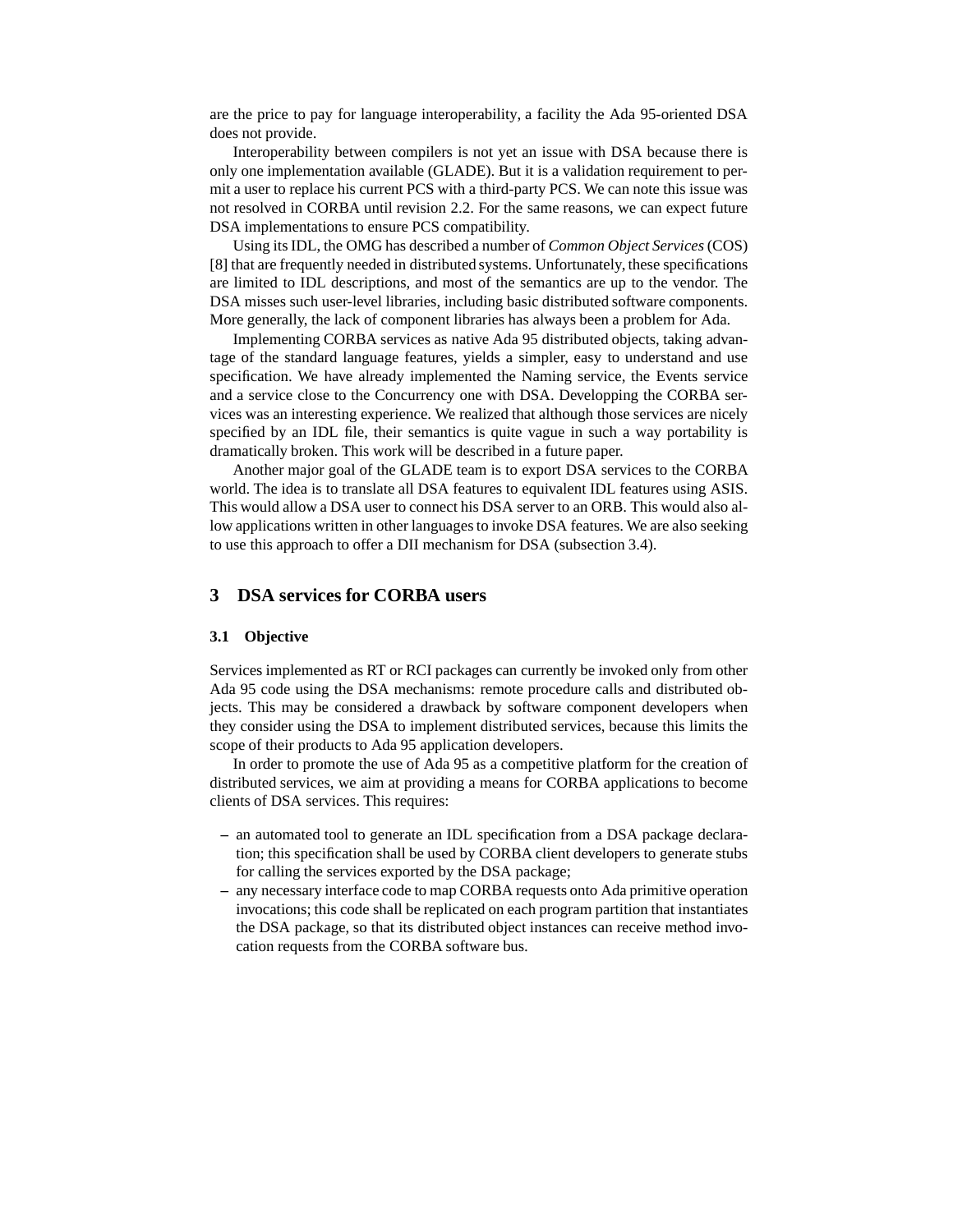### **3.2 From DSA specification to IDL file**

ASIS [4] is an open, published, vendor-independent API for interaction between CASE tools and an Ada compilation environment. ASIS definesthe operations such tools need to extract information about compiled Ada code from the compilation environment.

We are seeking to generate an IDL interface specification from a DSA package declaration using the ASIS API and an ASIS-compliant compilation environment. The ASIS interface allows the tool developer to take advantage of the parsing facility built in the compiler; it provides an easy access to the syntax tree built by the compiler from the package specification.

We will use it to obtain a list of Remote Access to Class-Wide (RACW) types declared in Remote\_Types packages. These types are the Ada 95 constructs that denote distributed objects. We will then retrieve the attributes and primitive operations of the corresponding classes, and translate them into IDL interface specifications, with one IDL module corresponding to one DSA package, and one IDL interface corresponding to one RACW. To the extent possible, we will do so in accordance with the standard mapping between Ada and CORBA constructs.

We seek to define a mapping of all languages constructs permitted in a RCI or RT package to IDL constructs. We will develop an automated tool that performs the translation of a DSA package declaration to an IDL interface specification; ASIS will be used to inter-operate with a compliant compilation system. Independence between our tool and the underlying environment implementation will thus be assured.

#### **3.3 Binding DSA entities with CORBA**

In the previous section we exposed how we sought to produce an IDL interface definition from the declaration of a DSA package. In order to allow CORBA clients to make calls to DSA services, we also have to provide a mechanism to translate CORBA requests to DSA method invocations at run-time.

To this effect, we are considering a two-step approach. We will first generate a CORBA server skeleton in Ada using traditional ORB software: using an IDL definition generated by the automated tool described in 3.2 and a preexistent IDL translator, we will produce a CORBA skeleton in Ada. We will fill in this skeleton by implementing CORBA request handling as invocations of primitive operations on DSA objects. Each instance of a Remote\_Types package will be accompanied with an instance of the skeleton code, and will act as a CORBA server: it will provide access to its local DSA object instances for all clients on the CORBA software bus (figure 3).

We will therefore have to map the DSA addressing space (RACW i. e. fat pointers section 2.3) into the CORBA addressing space (CORBA object references). Each DSA object instance will thus be referable in the CORBA address space; clients that want to obtain services from the DSA objects will send requests to the associated CORBA objects, in accordance with the generated IDL definition.

We seek to provide an automatic code generation tool that will produce "glue" code to map CORBA requests to DSA object primitive invocations. The necessary adaptation code to interface with the underlying ORB shall also be provided; this includes a mapping of Ada data types to CORBA types, including a translation of DSA fat pointers into CORBA object references.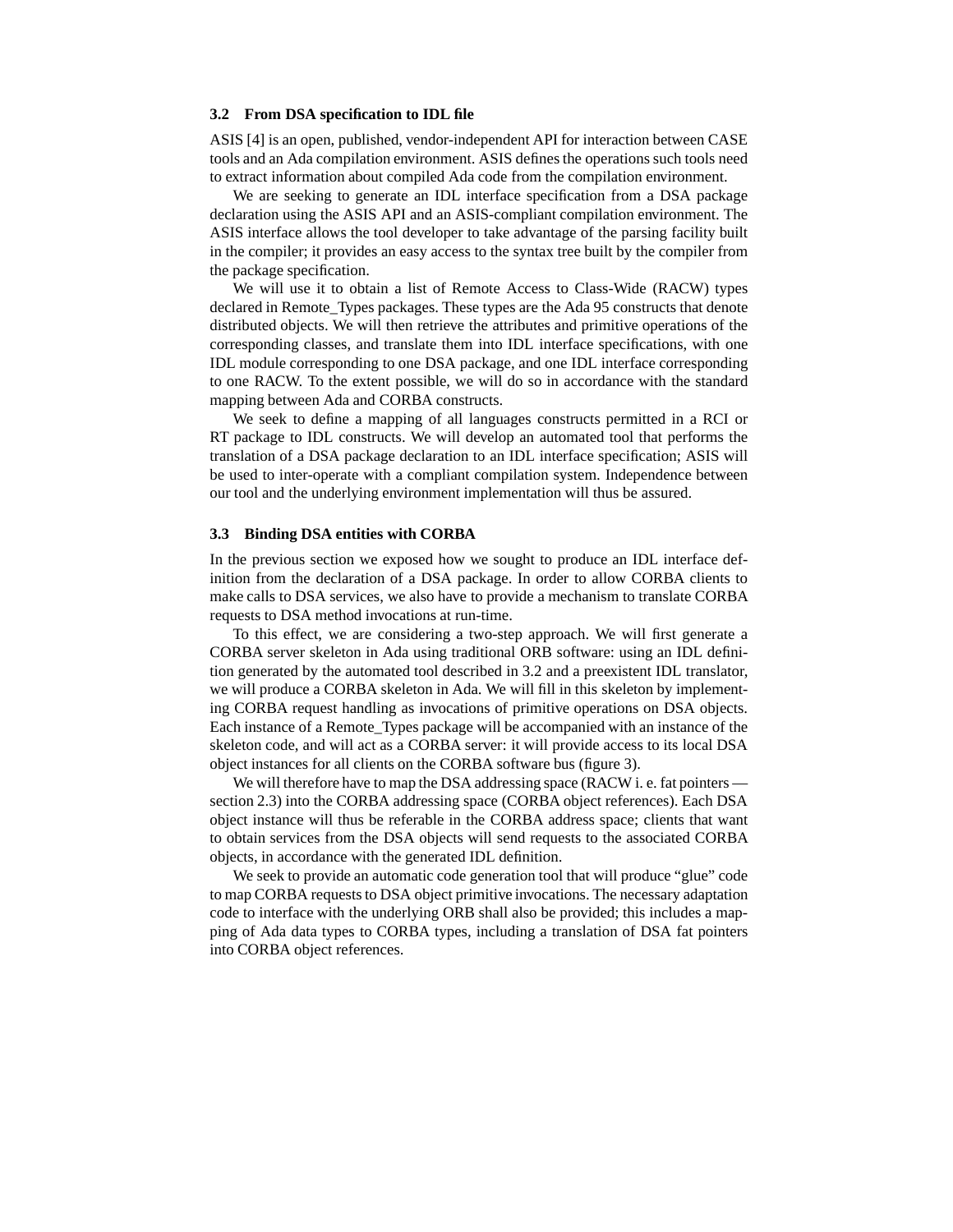

**Fig. 3.** Calling DSA objects from CORBA

### **3.4 DII using DSA**

CORBA's Interface Repository service allows clients to retrieve a method's signature at run time from an interface repository, and to invoke that method even though its specification was unknown to the client at compile time using the DII mechanism (see 2.3). The DSA does not define a similar mechanism. However, a similar service can easily be provided using an RCI package that will act as a DSA interface repository, an ASIS tool that will automate the registration process of offered services, and a utility package for dynamic request construction.

The interface repository will be a straightforward RCI server that offers two kinds of services. For DSA service providers (i. e. other RCI or remote types packages), it will provide a means to register an interface, comprising a set of primitive operation names and their signatures.For clients, it will offer a means of retrieving the description of the primitive operations of a distributed object, given a reference to this object.

ASIS greatly simplifies the registration process on the server side: using ASIS, one can automatically traverse the specification of a DSA server package, and generate the corresponding calls to the interface repository's registration function. After this registration process is completed, the interface is known to the repository. In the case of the registration of the primitive operations of a distributed object (designated by a RACW), for example, any client that obtains an access value designating an object of this type can retrieve the description of its primitives even though it knew nothing of it at compile time, and does not semantically depend on the server's specification.

A function will finally construct a request message from an interface description retrieved from the repository, and actual parameters provided by the client. This message will be sent to the server using the PCS, just like a normal remote call generated by the compiler in a "static" service invocation. Apart from the generated registration functions, no IR or DII-specific code is required on the server side; it should be noted in particular that from the server point of view, a dynamically constructed request is treated exactly in the same way as a traditional, static request. The dynamic interface